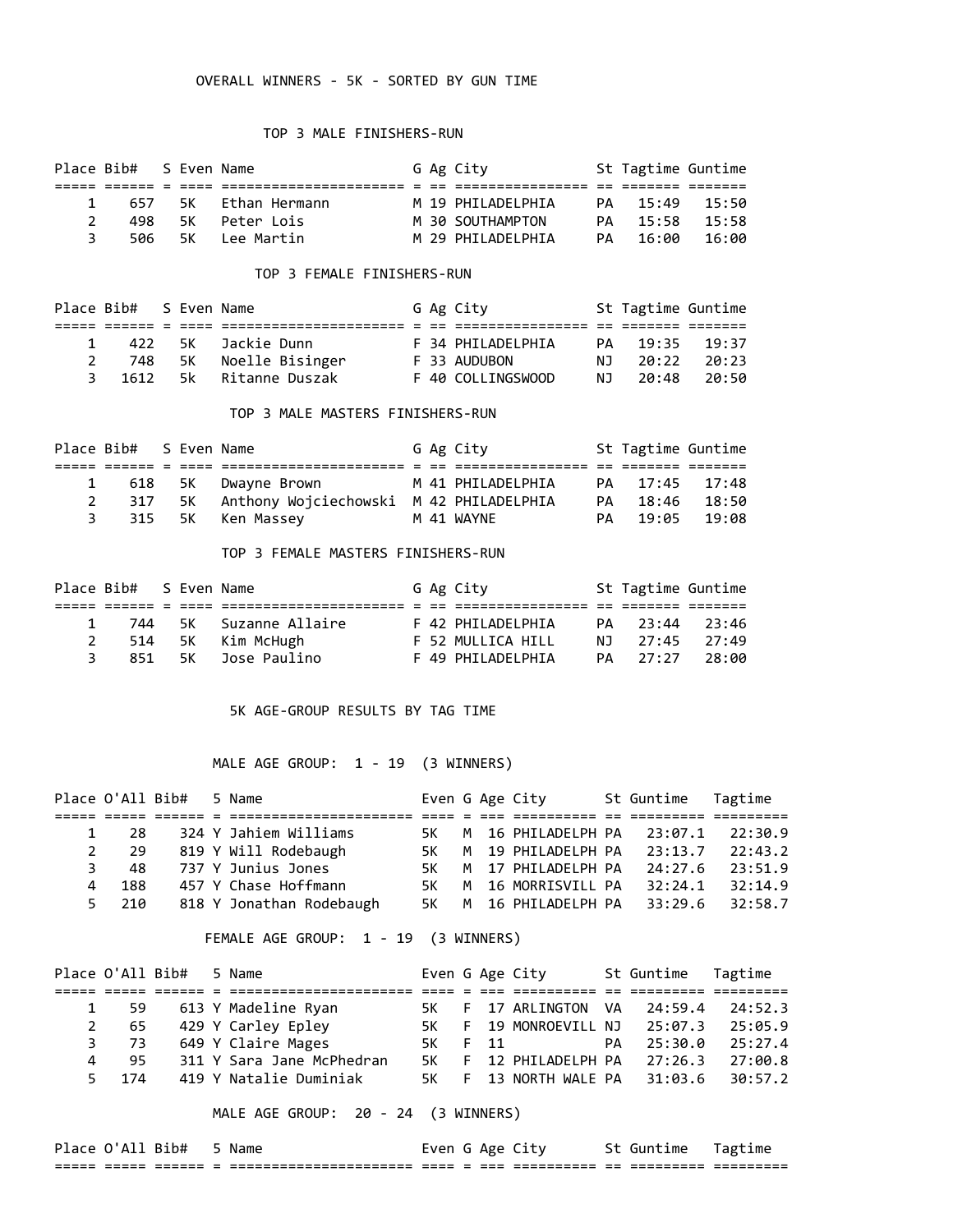|  | 1 13 853 Y Luke Schlegel   |  | 5K M 23 WALLINGFOR PA 19:37.8 19:35.9 |  |
|--|----------------------------|--|---------------------------------------|--|
|  | 2 27 341 Y Arthur Loree    |  | 5K M 23 PHILADELPH PA 22:35.4 22:17.2 |  |
|  | 3 54 620 Y Benjamin Maurer |  | 5K M 23 PHILADELPH PA 24:53.0 24:27.4 |  |
|  | 4 86 536 Y Grant Nussbaum  |  | 5K M 23 WEST CHEST PA 26:28.8 26:16.0 |  |
|  | 5 105 721 Y Andrew Ng      |  | 5K M 24 PHILADELPH PA 27:52.9 27:32.7 |  |

FEMALE AGE GROUP: 20 - 24 (3 WINNERS)

|       | Place O'All Bib# | 5 Name                |  | Even G Age City               | St Guntime Tagtime |         |
|-------|------------------|-----------------------|--|-------------------------------|--------------------|---------|
|       |                  |                       |  |                               |                    |         |
| 68    |                  | 603 Y Sarah Wallin    |  | 5K F 23 PHILADELPH PA 25:14.6 |                    | 25:08.6 |
| 2 87  |                  | 562 Y Dana Sarcinello |  | 5K F 23 DOWNINGTOW PA 26:37.3 |                    | 26:26.0 |
| 3 121 |                  | 486 Y Megan Leahy     |  | 5K F 23 CHALFONT PA           | 28:39.1            | 28:12.0 |
| 4 122 |                  | 579 Y Taylor Stroili  |  | 5K F 22 NEWTOWN               | CT 28:50.3         | 28:21.4 |
| 5 128 |                  | 442 Y Sarah Galang    |  | 5K F 23 HATFIELD              | PA 28:42.5         | 28:37.6 |

MALE AGE GROUP: 25 - 29 (3 WINNERS)

|             |         | Place O'All Bib# | 5 Name                     |      |  | Even G Age City                      | St Guntime Tagtime |         |
|-------------|---------|------------------|----------------------------|------|--|--------------------------------------|--------------------|---------|
|             |         |                  |                            |      |  |                                      |                    |         |
|             | - 21    |                  | 846 Y Adam Creamer         | 5K - |  | M 28 PHILADELPH PA 21:40.4 21:35.6   |                    |         |
| $2^{\circ}$ | 23      |                  | 857 Y Christopher Swenson  | 5K - |  | M 28 BENSALEM PA 21:59.5             |                    | 21:54.1 |
| 3           | 26      |                  | 348 Y Andrew Donaghy       |      |  | 5K M 29 PHILADELPH PA 22:32.7        |                    | 22:06.4 |
| 4           | 41      |                  | 339 Y Suvir Hira           | 5K - |  | M 26 PHILADELPH PA 23:49.0           |                    | 23:30.6 |
|             | 81<br>5 |                  | 614 Y Ci (don Juan) Obrien |      |  | 5K M 27 HAVERTOWN PA 26:14.2 25:55.8 |                    |         |

FEMALE AGE GROUP: 25 - 29 (3 WINNERS)

|              |                      | Place O'All Bib# | 5 Name               |      |  | Even G Age City               |       | St Guntime Tagtime |         |
|--------------|----------------------|------------------|----------------------|------|--|-------------------------------|-------|--------------------|---------|
|              |                      |                  |                      |      |  |                               |       |                    |         |
|              | 20                   |                  | 729 Y Emma Rakestraw |      |  | 5K F 26 PHILADELPH PA 21:53.1 |       |                    | 21:34.1 |
| $\mathbf{2}$ | 33.                  |                  | 338 Y Marissa Hebert |      |  | 5K F 29 PHILADELPH PA 23:13.5 |       |                    | 23:02.9 |
| 3            | 44                   |                  | 725 Y Maggie Chase   |      |  | 5K F 27 PHILADELPH PA         |       | 24:00.1            | 23:41.2 |
|              | $\overline{4}$<br>77 |                  | 710 Y Jasia Kaulbach | 5K - |  | F 27 BROOKLYN                 | NY NY | 25:47.6            | 25:41.7 |
|              | 5 140                |                  | 340 Y Lauren Kroll   |      |  | 5K F 29 PHILADELPH PA 29:32.2 |       |                    | 29:14.2 |

MALE AGE GROUP: 30 - 34 (3 WINNERS)

|                |      | Place O'All Bib# | 5 Name                   |      |  | Even G Age City                       | St Guntime Tagtime |         |
|----------------|------|------------------|--------------------------|------|--|---------------------------------------|--------------------|---------|
|                |      |                  |                          |      |  |                                       |                    |         |
|                | 1 5  |                  | 740 Y Ben Healy          | 5K - |  | M 30 PHILADELPH PA 17:56.3            |                    | 17:55.4 |
| $\overline{2}$ | 17   |                  | 811 Y Geoffrey Ng        | 5K - |  | M 30 PHILADELPH PA 21:09.4            |                    | 20:58.4 |
| 3              | 18   |                  | 424 Y Andrew Eberts      |      |  | 5K M 30 WEST CHEST PA 21:22.4         |                    | 21:10.2 |
| 4              | -63  |                  | 326 Y Abdessalem Cherifi | 5K - |  | M 33 PHILADELPH PA                    | 25:14.1            | 25:03.5 |
|                | 5 70 |                  | 840 Y Stephen Wetzel     |      |  | 5K M 33 COLLINGSWO NJ 25:48.6 25:11.5 |                    |         |

FEMALE AGE GROUP: 30 - 34 (3 WINNERS)

|              |                     | Place O'All Bib# 5 Name |                           |  | Even G Age City               | St Guntime Tagtime |         |
|--------------|---------------------|-------------------------|---------------------------|--|-------------------------------|--------------------|---------|
|              |                     |                         |                           |  |                               |                    |         |
|              | -37<br>$\mathbf{1}$ |                         | 314 Y Kia Bickel          |  | 5K F 32 PHILADELPH PA 23:24.8 |                    | 23:20.1 |
| $\mathbf{2}$ | 43                  |                         | 815 Y Lauren Priori       |  | 5K F 31 PHILADELPH PA 23:55.6 |                    | 23:38.7 |
| 3            | 66.                 |                         | 330 Y Erin Jaskiewicz     |  | 5K F 31 PHILADELPH PA 25:36.9 |                    | 25:06.0 |
| 4            | 67                  |                         | 754 Y Margarita Bukharina |  | 5K F 31 PHILADELPH PA 25:15.6 |                    | 25:07.1 |
|              | 72<br>$5 -$         |                         | 425 Y Charlotte Eberts    |  | 5K F 30 WEST CHEST PA 25:35.7 |                    | 25:24.6 |

MALE AGE GROUP: 35 - 39 (3 WINNERS)

|   |      | Place O'All Bib# 5 Name |                          |      |  | Even G Age City               | St Guntime Tagtime |         |
|---|------|-------------------------|--------------------------|------|--|-------------------------------|--------------------|---------|
|   |      |                         |                          |      |  |                               |                    |         |
|   | - 6  |                         | 318 Y Mudhillun Mugaribu |      |  | 5K M 39 CLIFTON HE PA 18:16.0 |                    | 18:14.9 |
| 2 | 10   |                         | 742 Y John Stoveld       |      |  | 5K M 35 PHILADELPH PA         | 19:28.0            | 19:24.9 |
|   | 11   |                         | 321 Y Ryan Bandoy        | 5K - |  | M 39 PHILADELPH PA            | 19:33.7            | 19:32.0 |
|   | - 24 |                         | 727 Y Tim Duncan         | 5K - |  | M 37 PHILADELPH PA 22:22.1    |                    | 22:02.5 |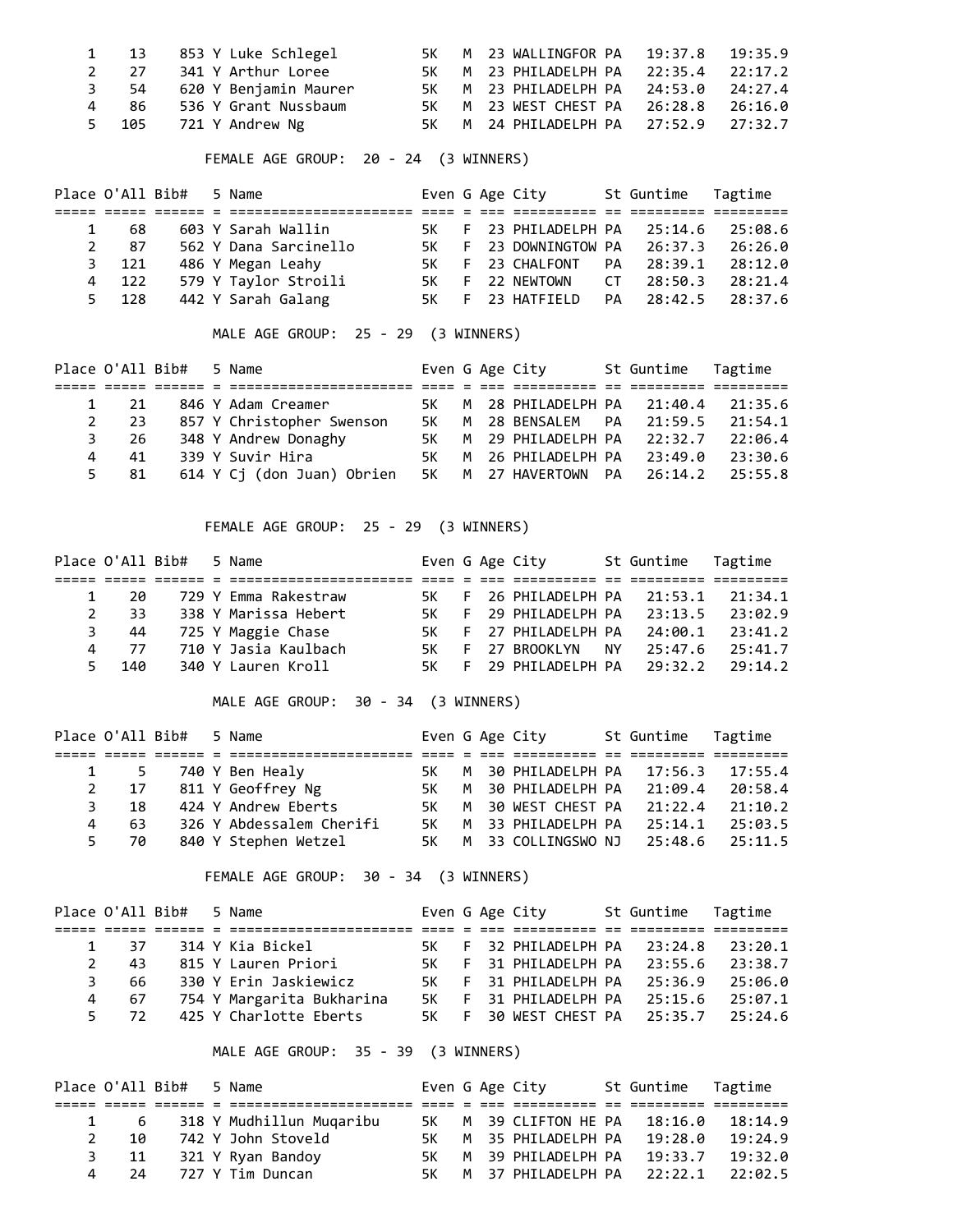# FEMALE AGE GROUP: 35 - 39 (3 WINNERS)

|    | Place O'All Bib# |  | 5 Name                    |      |  | Even G Age City            |    | St Guntime | Tagtime |
|----|------------------|--|---------------------------|------|--|----------------------------|----|------------|---------|
|    |                  |  |                           |      |  |                            |    |            |         |
|    | 46               |  | 497 Y Louise Lingenfelser | 5K - |  | F 37 PALMYRA               |    | PA 24:03.8 | 23:44.6 |
|    | 50               |  | 541 Y Sarah Park          | 5K - |  | F 39 PHILADELPH PA 24:26.4 |    |            | 24:08.9 |
| 3. | 114              |  | 352 Y Kristen Suzda       | 5K - |  | F 38 PHILADELPH PA         |    | 28:18.2    | 27:57.8 |
| 4  | 116              |  | 650 Y Jane Morley         | 5K - |  | F 35 CHERRY HIL NJ 28:36.8 |    |            | 28:05.4 |
|    | 5 137            |  | 390 Y Jufen Jen Chung     | 5K – |  | F 39 AMBLER                | PA | 29:37.7    | 29:03.1 |

MALE AGE GROUP: 40 - 44 (3 WINNERS)

| Place O'All Bib# |     |  | 5 Name                 |      |  | Even G Age City            |    | St Guntime Tagtime |         |
|------------------|-----|--|------------------------|------|--|----------------------------|----|--------------------|---------|
|                  |     |  |                        |      |  |                            |    |                    |         |
|                  | - 9 |  | 834 Y Kai Syvertsen    | 5K - |  | M 43 PHILADELPH PA 19:23.8 |    |                    | 19:21.3 |
|                  | 19  |  | 387 Y Anthony Chattley | 5K - |  | M 40 PHOENIX               | AZ | 21:23.6            | 21:17.6 |
|                  | 36  |  | 502 Y Paul Mages       | 5K - |  | M 40 SCHWENKSVI PA 23:19.9 |    |                    | 23:17.6 |
| 4                | 49  |  | 336 Y Brad Spenla      | 5K - |  | M 44 PHILADELPH PA 24:27.3 |    |                    | 23:58.1 |
| 5.               | 74  |  | 455 Y Tre Heptig       | 5K - |  | M 40 PHILADELPH PA 25:29.0 |    |                    | 25:27.8 |

FEMALE AGE GROUP: 40 - 44 (3 WINNERS)

|              |           | Place O'All Bib# | 5 Name                  |      |    | Even G Age City            |     | St Guntime Tagtime |         |
|--------------|-----------|------------------|-------------------------|------|----|----------------------------|-----|--------------------|---------|
|              |           |                  |                         |      |    |                            |     |                    |         |
| $\mathbf{1}$ | 108       |                  | 335 Y Regan Buker       | 5K - |    | F 41 PHILADELPH PA 28:07.3 |     |                    | 27:37.7 |
|              | 2 152     |                  | 709 Y Sara Hayes        | 5K - |    | F 44 PHILADELPH PA         |     | 30:35.1            | 29:58.0 |
|              | 153<br>3. |                  | 785 Y Thanh Ho          | 5K - |    | F 40 MORTON                | PA. | 30:35.8            | 30:00.3 |
| 4            | 173       |                  | 443 Y Jillian Gallagher | 5K - | E. | 40 NORTH WALE PA 31:03.7   |     |                    | 30:57.1 |
| 5.           | 189       |                  | 859 Y Junko Wells       | 5K - |    | F 42 PHILADELPH PA         |     | 33:01.5            | 32:19.5 |

MALE AGE GROUP: 45 - 49 (3 WINNERS)

|              |           | Place O'All Bib# 5 Name |                        |      |  | Even G Age City            |    | St Guntime Tagtime |         |
|--------------|-----------|-------------------------|------------------------|------|--|----------------------------|----|--------------------|---------|
|              |           |                         |                        |      |  |                            |    |                    |         |
| $\mathbf{1}$ | 14        |                         | 316 Y Paul Patterson   | 5K - |  | M 45 DREXEL HIL PA 20:04.9 |    |                    | 20:02.5 |
| 2            | 38        |                         | 722 Y Stanley Niemczak | 5K - |  | M 48 HOLLAND               | PA | 23:40.1            | 23:21.1 |
|              | 3<br>- 57 |                         | 738 Y Lee Caparas      | 5K - |  | M 47 PHILADELPH PA 24:54.9 |    |                    | 24:45.5 |
| 4            | 83.       |                         | 458 Y John Hoffmann    | 5K - |  | M 49 MORRISVILL PA 26:16.2 |    |                    | 26:04.5 |
| 5.           | 99        |                         | 817 Y Bill Rodebaugh   | 5K - |  | M 48 PHILADELPH PA 27:37.7 |    |                    | 27:07.5 |

FEMALE AGE GROUP: 45 - 49 (3 WINNERS)

| Place O'All Bib# |  | 5 Name                |  | Even G Age City               |     | St Guntime Tagtime |         |
|------------------|--|-----------------------|--|-------------------------------|-----|--------------------|---------|
|                  |  |                       |  |                               |     |                    |         |
| 1 218            |  | 602 Y Adenike Walker  |  | 5K F 46 PHILADELPH PA 33:59.5 |     |                    | 33:21.1 |
| 2 240            |  | 1575 Y Oneka Bouy     |  | 5k F 49 PHILADELPH PA         |     | 34:41.7            | 34:12.6 |
| 3 261            |  | 803 Y Heather McGowan |  | 5K F 48 MOUNT VERN NY         |     | 36:13.1            | 35:47.8 |
| 4 315            |  | 414 Y Tiffani Doerr   |  | 5K F 45 DOWNINGTOW PA         |     | 43:18.4            | 42:41.9 |
| 5 328            |  | 830 Y Tiina Seres     |  | 5K F 45 FWTNG                 | NJ. | 44:57.0            | 44:16.3 |

MALE AGE GROUP: 50 - 54 (3 WINNERS)

|       | Place O'All Bib# | 5 Name                  |      |  | Even G Age City                       | St Guntime Tagtime |         |
|-------|------------------|-------------------------|------|--|---------------------------------------|--------------------|---------|
|       |                  |                         |      |  |                                       |                    |         |
|       |                  | 1 35 726 Y Gary Disanti |      |  | 5K M 52 WEST DEPTF NJ 23:17.6 23:13.4 |                    |         |
| 2 75  |                  | 612 Y Dennis Ryan       | 5K - |  | M 50 ARLINGTON VA 25:37.3             |                    | 25:29.6 |
| 3 91  |                  | 619 Y Kyle Cassidy      |      |  | 5K M 52 PHILADELPH PA 27:12.5         |                    | 26:43.3 |
| 4 120 |                  | 758 Y Robert Cheetham   | 5K - |  | M 50 PHILADELPH PA                    | 28:12.2            | 28:07.9 |
| 5 259 |                  | 871 Y Filomeno Tosto    |      |  | 5K M 53 HONEY BROO PA 36:07.8 35:37.6 |                    |         |

FEMALE AGE GROUP: 50 - 54 (3 WINNERS)